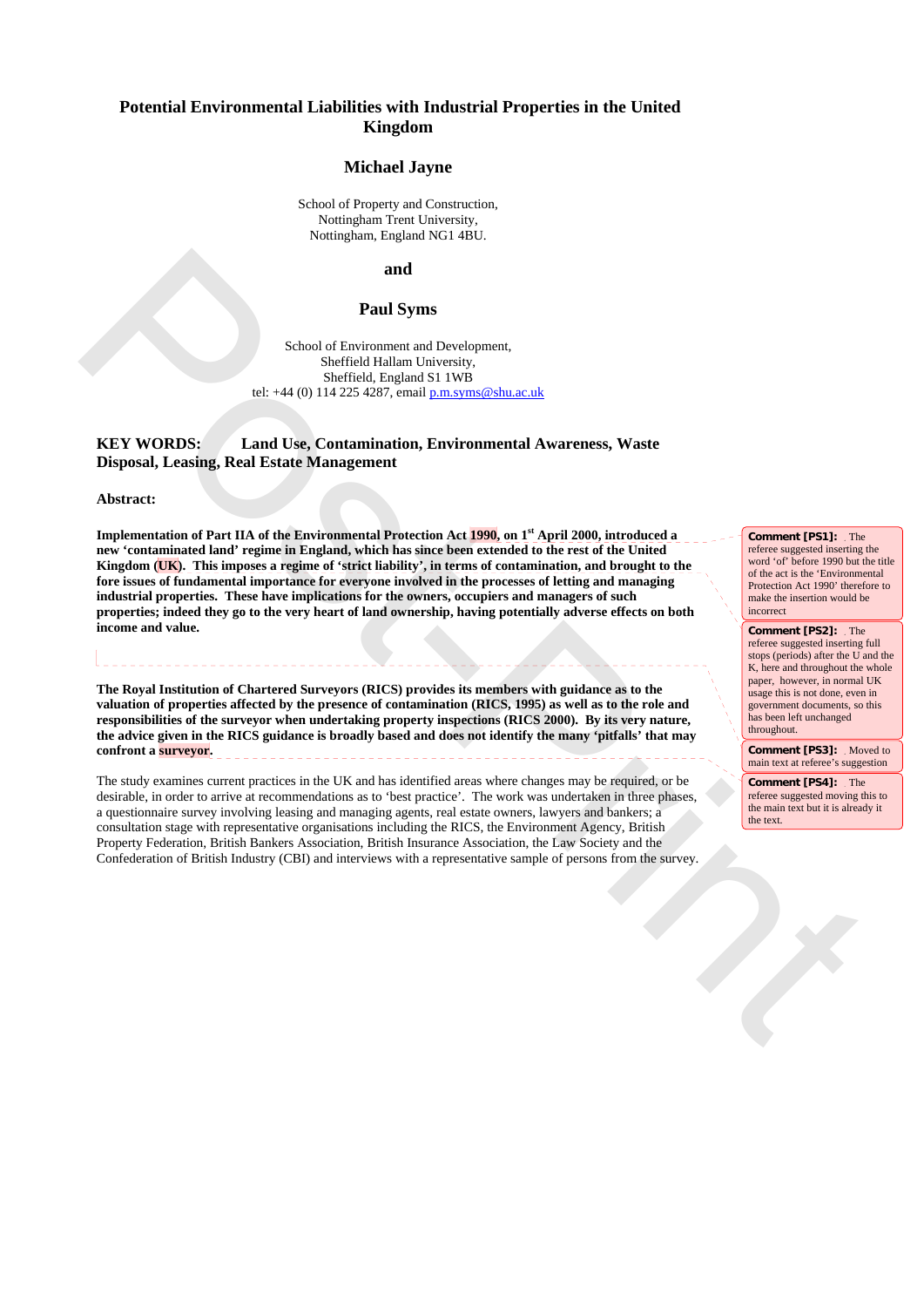### **Introduction**

Although the United Kingdom has a long history of environmental legislation, reaching back into the  $19<sup>th</sup>$  Century, for example the (Public Health Act of  $\frac{1875}{}$ ), tackling land contamination from the legislative perspective is a relatively new phenomenon. The Control of Pollution Act of 1974 sought to control certain activities that caused damage to the land and to the wider environment, which included the introduction of a system of licensing for the disposal of waste materials to landfills. While the design of landfill sites and the potential for environmental damages or impairment were to some extent encompassed by this legislation, it did nothing to remedy the damage that had been caused by around two hundred years of industrial activity in many of Britain's cities and major towns.

The need for legislation to address the problems caused by historic industrial and other activities that had damaged the land was identified by a Parliamentary select committee during hearings in 1989 (House of Commons Environment Committee, 1990) and the first attempt at introducing legislation occurred in the following year as a section in a piece of major environmental legislation (section 143 of the Environmental Protection Act 1990). This section did not, however, purport to tackle the issues relating to land contamination. Instead, its objective was to establish a register of land that was, or had been at some previous time, used for a potentially contaminative purpose or for a number of such purposes. Local authorities, city and district councils, were to be responsible for compilation of the registers in their areas, using historic map and trade directory data (records of this type for much of the United Kingdom date back to the mid  $19<sup>th</sup>$  Century and in some areas even earlier), town planning and environmental compliance records, as well as anecdotal evidence. While the design of Installation and the posterior for environmental dumages or important wave to the same extent in the post-<br>Friedrich state and the post-particle interview in the same extend with the same extend by pri

Although the section 143 registers were intended only to contain records as to factual land use, both past and present, without any physical examinations being undertaken, they were widely regarded, by inference, as condemning vast tracts of land as being 'contaminated' on the basis of seemingly little evidence as to fact. This situation led to widespread objections from the real estate industry and especially from those organisations, such as the rail and gas companies who envisaged that their real estate holdings would become valueless as a result of being put on the register. The Asset Valuation Standards Committee of the Royal Institution of Chartered Surveyors (RICS) feared that "registers of contaminated land will result in some property assets of big companies having negative values" (Estates Times, 1991).

These concerns did not relate solely to 'industrial' type premises, as the list of 'potentially contaminative uses' included a number of activities that might be regarded as 'high street' uses, such as dry cleaners, printers and electrical repairers (DoE, 1991), which might have resulted in many shopping centres being included on the registers. Therefore, after two years of debate, at times very public and quite heated, the proposed registers were abandoned in March 1993 and the policy makers promised a review of land contamination, with the intention of returning with new legislation at a later date. This review took place over the ensuing two years.

The second attempt at contaminated land legislation came in section 57 of the Environment Act 1995, which retrospectively introduced a Part IIA into the Environmental Protection Act 1990. Although the legislation was put in place in 1995, it was not implemented in England until  $1<sup>st</sup>$  April 2000, subsequently being extended to the rest of the UK. The legislation imposes a regime of 'strict liability', often referred to as the 'polluter pays' principle, and in terms of contamination, it has brought to the fore issues of fundamental importance for everyone involved in the processes of letting and managing industrial properties. This legislation also includes requirements for local authorities to maintain registers but, unlike the section 143 proposals, these contain details as to fact with regard to land contamination and any treatment undertaken, as against simply recording land uses that are potentially contaminative.

**Comment [PS5]:** Correct usage in this case

**Comment [PS6]:** The referee suggested that the word 'section' should begine with a capital 'S'. This is not usual practice in the UK where secions of Acts of Parliament are given as 'section' lower case or as the abbreviation  $S'$  – I have not used the abbreviated form as it may not be recognised by an international readership.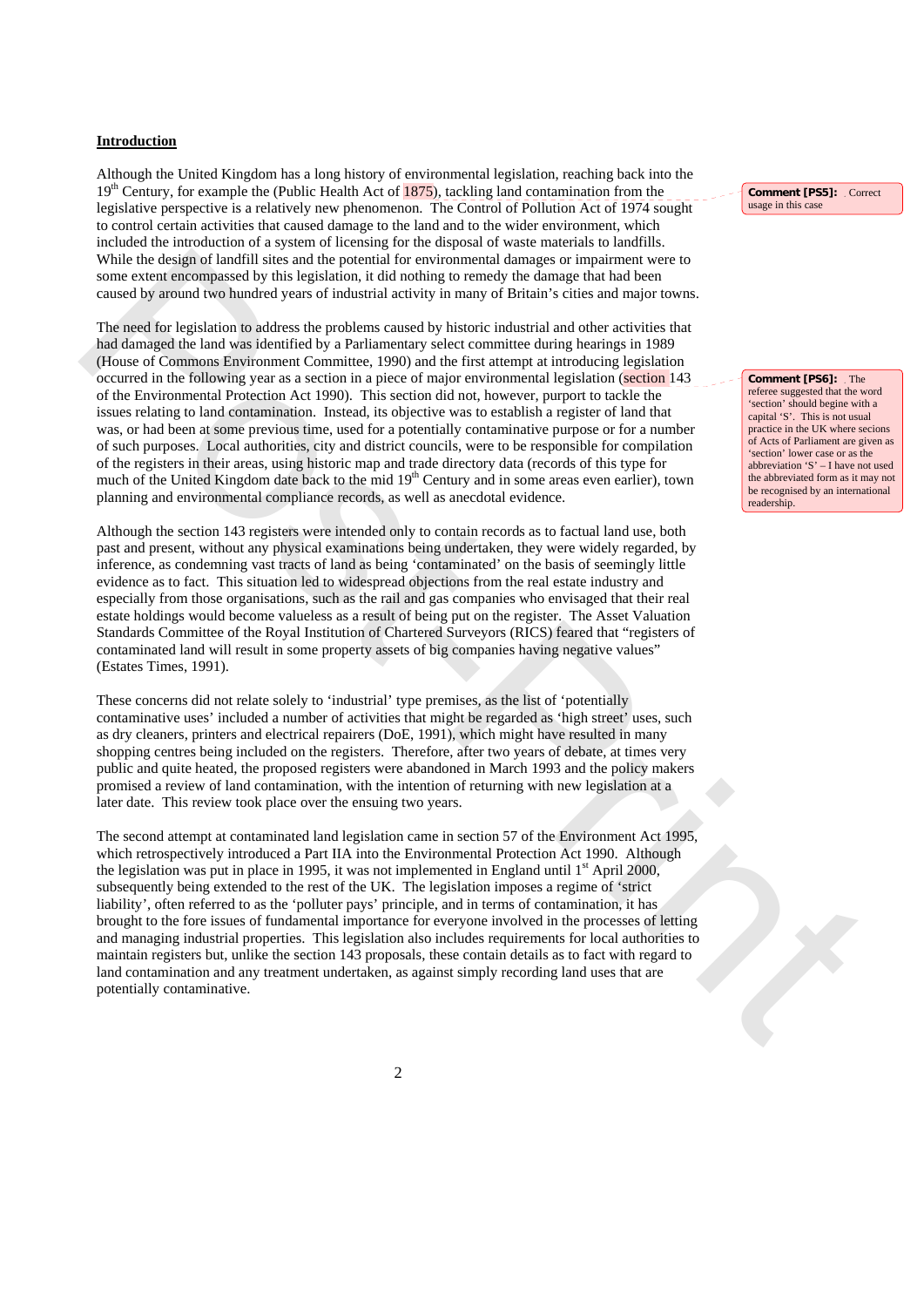The new legislation also provided, for the first time in the UK, a legal definition of the term contaminated land –

- "Contaminated land" is any land which appears to the local authority in whose area it is situated to be in such a condition, by reason of substances in, on or under the land, that -
	- (a) significant harm is being caused or there is a significant possibility of such harm being caused; or (b) pollution of controlled waters is being, or is likely to be, caused."

The legislation means that landlords and their leasing and managing agents may have to make important changes to the ways in which they negotiate the leases of industrial premises and the mechanisms they employ in the future management of those buildings. Similarly, tenants and their advisers may have to give closer consideration to the environmental liabilities they may be about to incur; especially where tenants carrying out potentially contaminating activities have previously occupied buildings.

Of particular concern are waste disposal practices of tenants, the previous uses of land developed as industrial estates, which may contain a number of occupiers engaging in a wide range of industrial activities, and the materials used in the construction and maintenance of buildings. In principle the 'polluting' tenant is liable for the cost of 'clean-up' but, in practice, the problem may not become evident until several years after the tenant has vacated the premises, by which time the firm may no longer exist. There may also have been a number of tenants in the same or adjacent properties and proving liability at a distance of several years may be fraught with many problems.

It should be mentioned at this point that occupational leases of industrial properties in the United Kingdom tend to be for considerable periods of time. Historically, firms would enter into leases for 25 years, with rents being subject to revision (usually to open market value) at every fifth anniversary, usually stipulated in the lease as being capable of revision as being limited to 'upwards only' revisions. As the result of market pressure from tenants, primarily American and European companies, the duration of leases has been reduced in recent times but even today, firms will typically enter into leases for 10 or 15 years, most of which do not contain any opportunity for the lease to be broken, although the tenant may have the ability to assign or sub-let. Tenants are usually responsible for repairs, insurance and compliance with legislation.

It can be seen that anything between 10 and 25 years may have elapsed before the landlord regains possession of the property. In some cases, where for example land has been let on 99-year ground leases, even longer periods will have elapsed. Many such leases were granted in the early part of the  $20<sup>th</sup>$  Century and the land will now be reverting to the freeholder, often without the protection of any clauses relating to the condition in which the land is to be returned. If the polluting tenant is no longer in existence then, under the terms of the legislation, the liability for making the land safe falls to the present owner, who may well have had no connection with the property when the pollution took place.

Although the implementation of Part IIA of the Environmental Act 1990 may be regarded as being the main driver in heightening concern over land contamination, another driver is UK government policies on the re-use of previously developed land (PDL). Concerns over meeting demand for new housing, without further encroaching on a reducing supply of 'greenfield' land has led to the setting of a national target for 60% of all new housing in England to be built on previously developed land (PPG3, 2000). This target was actually achieved in 2001 and in 2002 but whether this can be sustained in the future is open to debate; for example English Partnerships believes that, at this target level, there is an unconstrained supply of previously developed land equal "to approximately 2-3 years' supply across England as a whole"(English Partnerships, 2003, p17). This is significant as England contains by far the greatest amount of previously developed land in the UK and the major part of the population. ancelanate they employ in the June and magninar of those but<br>due to meet a main and the meet and the meet and the strength of the meet and the meet and the meet and the strength of the meet and the meet and the meet and th

Given this pressure to reuse land and coupled with the fact that there has been a significant decline in manufacturing industry in the UK since the early 1980's, it is quite likely that when leases on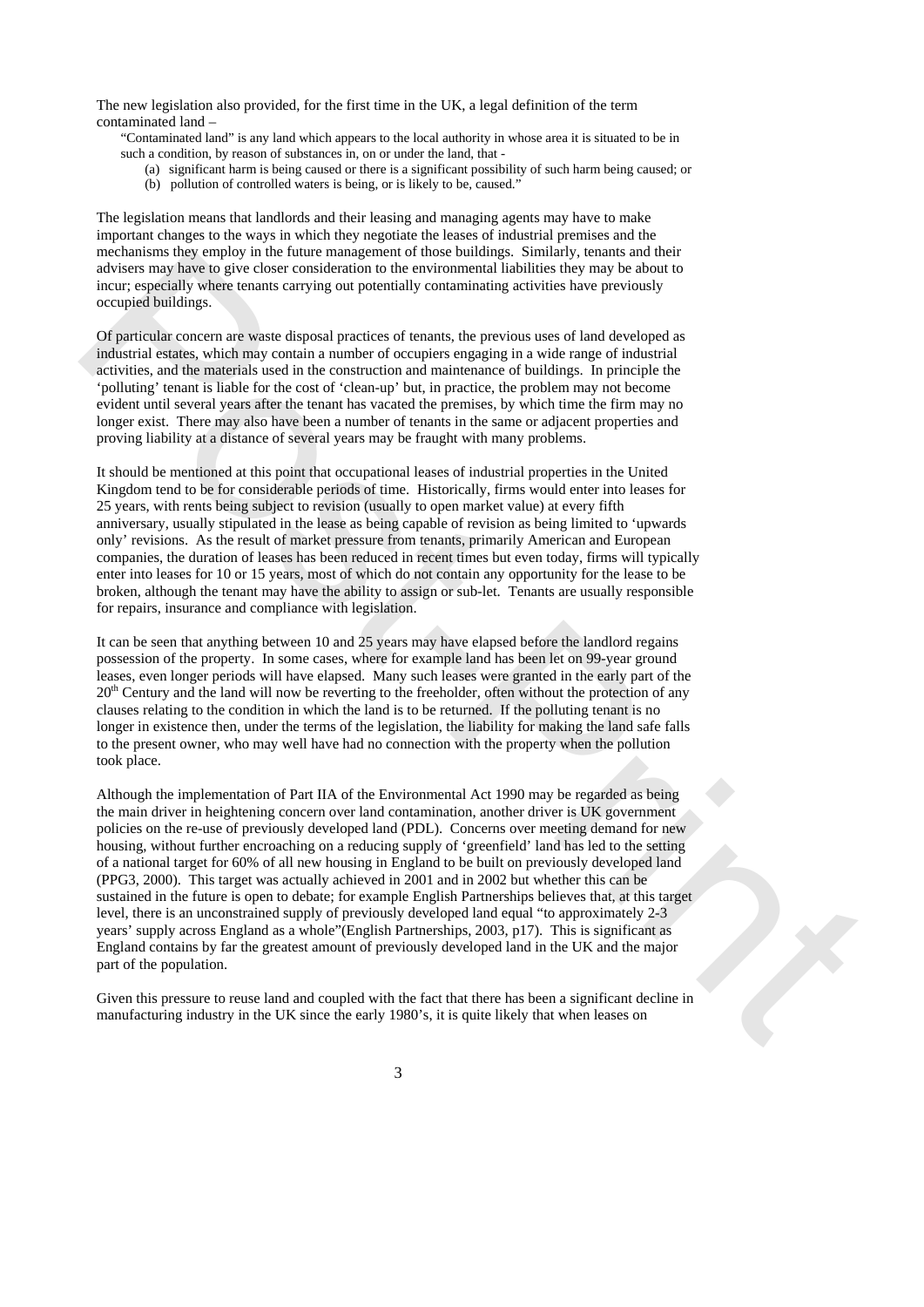industrial premises come to an end the landlord may be unable to find a new tenant and may instead wish to consider the potential for redevelopment. Either that or the land will remain vacant or derelict.

The Urban Task Force, established by government in 1998 under the chairmanship of leading architect Richard Rogers, concluded that, in England alone, there were 45,000 hectares (111,000 acres) of vacant or derelict land, of which 10,900 hectares was considered suitable to be redeveloped for housing, capable of accommodating 314,000 housing units at current density levels (Urban Task Force, 1999). These sites will require differing degrees of treatment before they can be redeveloped.

Against this background one might assume that the result of these government policies would have been to instil a greater awareness of land contamination issues in the minds of individuals and companies working with real estate. Consequently, it might be expected that landlords of industrial real estate, and those responsible for its leasing and management, would take steps to introduce effective management systems. Such systems would need to be able to distinguish between the different types of hazards that might be associated with operations being carried out by tenants and the potential risks associated with those hazards.

## **The need for Environmental Information**

The Part IIA legislation means that landlords and their leasing and managing agents may have to make important changes to the ways in which they negotiate the leases of industrial premises and the mechanisms they employ in the future management of those buildings. Similarly, tenants and their advisers may need to give closer consideration to the environmental liabilities they may be about to incur; especially where tenants carrying out potentially contaminating activities have previously occupied buildings.

The RICS provides its members with guidance as to the valuation of properties affected by the presence of contamination (RICS, 1995) as well as to the role and responsibilities of the surveyor when undertaking property inspections (RICS, 2000). By its very nature, the advice given in the RICS guidance is broadly based and does not identify the many 'pitfalls' that may confront a surveyor. At present the RICS does not issue any advice or guidance to its members aimed specifically at addressing the environmental aspects of leasing or managing industrial premises. However, the Environment Agency does offer some assistance in their guide to good environmental practice for trading estates, business parks and business clusters (Environment Agency 2002). As a consequence of research undertaken in connection with the Environment Agency publication, Jayne (2001) concluded that 'landlords have a greater exposure to risk than would be prudent, suggesting that there is some scope for landlords, and their agents, to improve their letting practices. Against this build-ground one might assume that the result of these government policies would have<br>here to indefine grow measure for the commentator issues in the misched radio could have<br>could satisfy and those expension

The need for Land Quality Statements, prepared at the time of property transactions or to coincide with significant changes in the use of premises, is emphasised in current guidance. This approach was supported by the Urban Task Force in its recommendation that standardised Land Condition Statements should be used "to provide more certainty and consistency in the management and sale of contaminated and previously contaminated sites" (Urban Task Force 1999: recommendation 76).

It has long been UK professional practice for landlords and their letting agents to ask for the financial records of prospective tenants, going back at least three years. These are analysed in respect of the firm's ability to pay the rent and other outgoings (Business Rates [property taxes], service charges, insurance etc.) relating to the property to be leased and in respect of other commitments, such as other premises and hire purchase debts, that may impact the prospective tenants' ability to pay at some time in the future.

In the light of the Part IIA legislation this may be no longer sufficient, given the potential long-term implications of environmental impairment. In future, landlords and their agents may also need to seek information as to the environmental standing of the prospective tenant. This may, for example,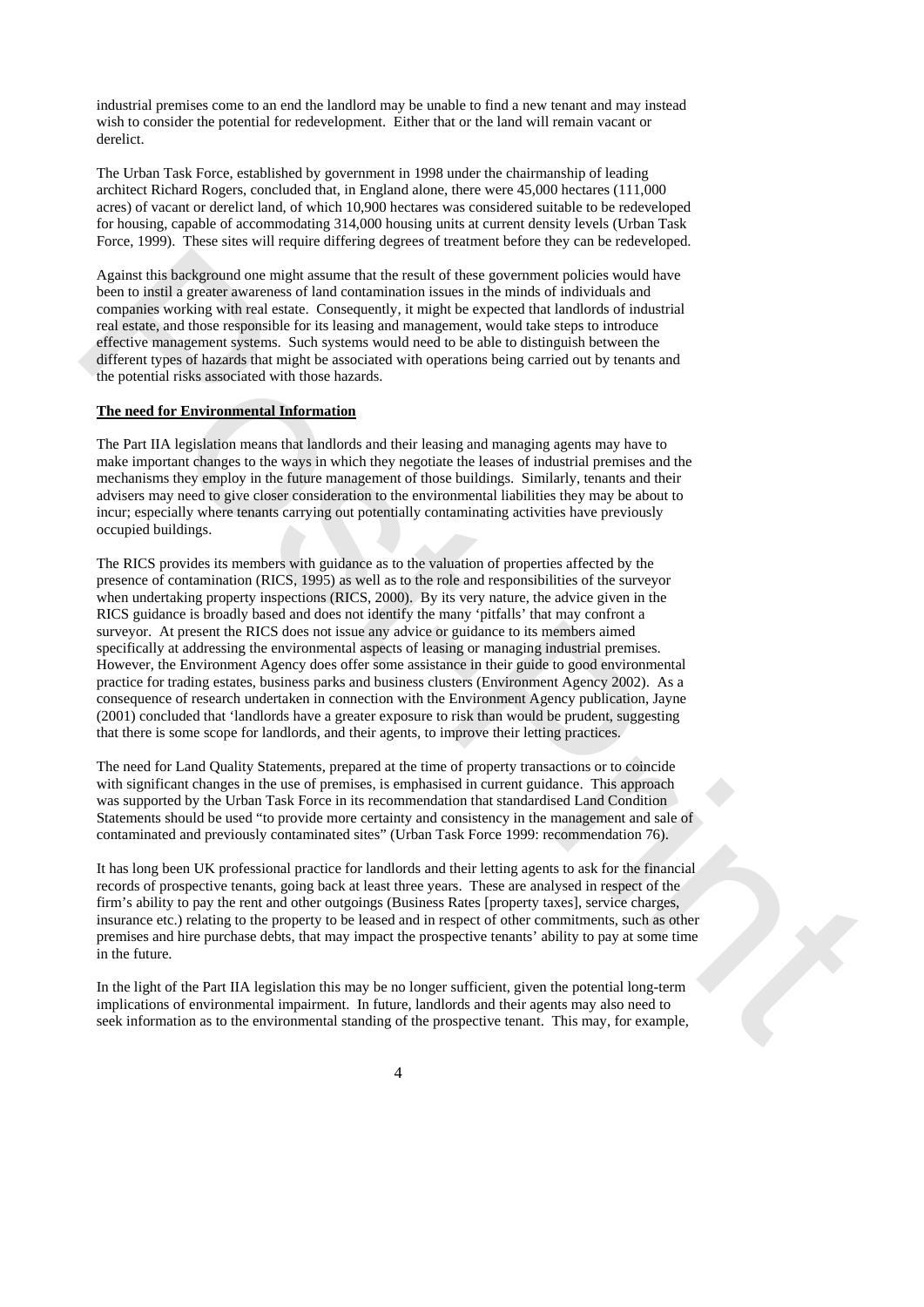include the firm's environmental mission statement, the names and qualifications of any persons having management responsibilities for environmental matters and environmental compliance records relating to the industrial activities.

The need for environmental information relating to the activities of the occupiers of industrial premises may be summarised under four headings:

- As part of the sale and transfer process due diligence, in order to ascertain what previous occupiers may have done to the premises;
- As a tool in the process of redevelopment to ascertain what treatment, if any, may be required in order to prepare the land for redevelopment;
- To assist in the valuation of commercial and industrial properties for asset and bank valuations; and
- As part of the process of effective property management.

(Syms, 2002)

Lawyers are involved in the documentation of almost all real estate transactions, sales, leases and acquisitions, in the United Kingdom but research by Keeping (2001) has shown that many lawyers do not ask appropriate questions when it comes to environmental issues. In some instances they do not even ask about the most recent use of the premises and even fewer lawyers ask about previous uses. When it comes to enquiring about matters such as compliance with environmental legislation the performance of the lawyers becomes still more variable. Even when information is requested about environmental matters, the responses are often inconclusive and, sometimes, even misleading (Syms, 2002).

When it comes to the role of the real estate agent, there is frequently a reluctance to include information as to past uses and environmental records in sales and leasing particulars. In part this may be because prospective purchasers or tenants will regard the information as off-putting but it is also an effect of the legislation relating to the misdescription of real estate, under which the agent may be held liable for any incorrect information issued to purchasers or tenants. As few real estate agents are likely to have received any environmental education or training, they may be fearful of including some information, which they consider to be relevant, but inadvertently omitting other important details. In consequence of this, prudent purchasers and prospective tenants will probably find that they have to make their own enquiries, which may include both historical studies and intrusive investigations, often entirely at risk, before a binding contract is entered into.

## **Socially Responsible Investment**

A further driver for addressing the importance of assessing environmental risk and performance arises from the concept of Socially Responsible Investment (SRI). The 1995 Pensions Act requires UK pension funds to state to what extent environmental and social issues feature in their investment decisions. (ENDS(a) 2001). Trustees have been required, by law, to publish a statement of investment principles on behalf of their pension funds. This must include information on the extent to which their investment policies take into account social, environmental and ethical factors, as well as their approach to exercising voting rights. SRI investment encourages investment institutions to 'evaluate how the companies, in which they invest, deal with issues such as environmental protection, employee welfare and community relations, rather than just restricting themselves to financial considerations'. (Pridham 2001) Banks, pension funds and other investors will frequently undertake an environmental risk analysis of organisations, their operational practices and the sites they occupy, prior to lending or investing directly. Property considerations may involve issues such as records of past pollutions, the future potential to contaminate or the stance on good practice systems on the site in question (direct) and/or on sister sites (indirect). Frequencies and a construction of the land for redevelopment.<br>
To assist in the collustion of commental and industrial properties for asset and bank<br>
validation of the collustion of commentation of alternal system. As par

**Comment [PS7]:** The referee suggested using the word 'correct' but judgements here are subjective and lawyers may disagree about the 'correctness' of some questions, thus 'appropriate' is better.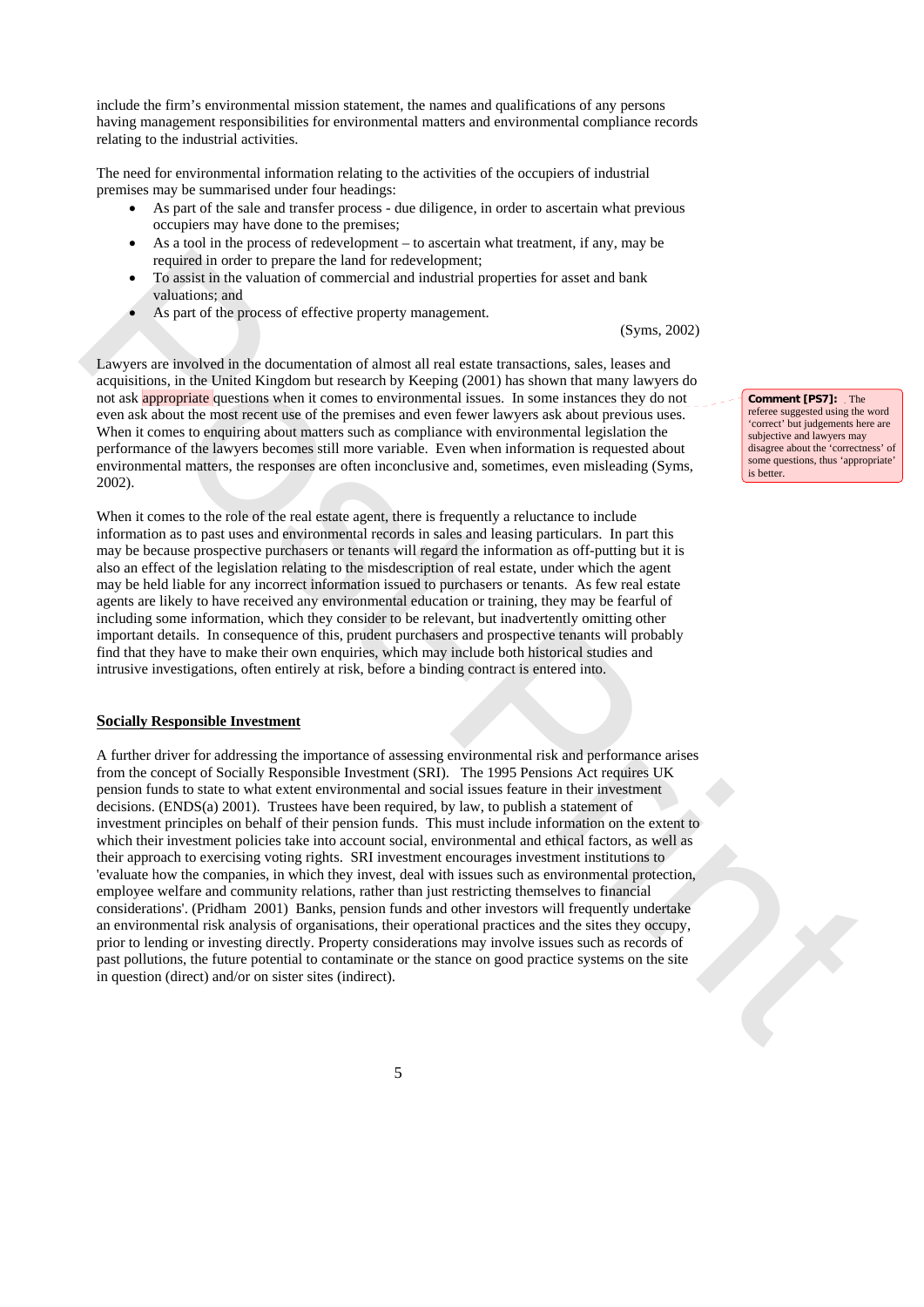According to the UK Social Forum, Socially Responsible Investment combines investors' financial objectives with their commitment to social concerns such as social justice, economic development, peace or a healthy environment. (UK Social Investment Forum 2001) They are of the opinion that there are three main categories to SRI,

- 1. Ethical screening (or simply screening): the use of ethical, social or environmental considerations when deciding whether to include or exclude stocks and shares in unit trusts or other investment portfolios.
- 2. Shareholder influence (sometimes referred to as shareholder advocacy): the attempt to improve a company's ethical, social and/or environmental actions as a shareholder.
- 3. Cause-based investing (also called community investing or socially directed investing): the support of a particular cause or activity by financing it by investment. It is important to remember that this is not the same as philanthropy - companies are not simply making a donation. They expect to at least recoup their investment.

SRI has traditionally been a niche market, but the financial community has recently awakened to the fact that social and environmental issues affect financial performance. The resulting demand has led to the emergence of specialist rating agencies such as the FTSE4Good index (ENDS (b) 2001).

Jayne and Skerrat (2003) undertook research into the importance afforded by ethical investors to a range of issues, including those of SRI, when making investment decisions. They found that, while financial aspects emerge as being the most important, ethical investments are considered to be the most important for good business in the long run. This is particularly relevant for real estate, which is generally considered to be a long-term investment with occupiers of premises commonly in occupation over long periods.

'Ethical' investors were asked to rank the importance they attached to twenty six environmental criteria, on a five point scale, with 5 being the most important. Eight of the top factors directly related to this study and, consequently, were used for investigations. Their respective ranking and means are shown in Exhibit 1:

It can clearly be seen that these aspects are given importance by ethical investors. Consequently, landlords and their property managers might be expected to give them a similar significance when appraising the integrity of prospective tenants.

The study reported in this Study has examined current real estate leasing and management practices in the UK and has identified areas where changes may be required, or be desirable, in order to arrive at recommendations as to 'best practice'. It was supported financially by the property development and the waste disposal industries, as well as by English Partnerships (the Urban Regeneration Agency for England). The RICS and the Environment Agency (for England and Wales) also supported the project. The work was undertaken in three phases, a survey involving leasing and managing agents, real estate owners, lawyers and bankers; a consultation stage with representative organisations including the RICS, the Environment Agency, British Property Federation, British Bankers Association, British Insurance Association, the Law Society and the Confederation of British Industry (CBI) and interviews with a representative sample of persons from the survey. The first two phases of the study have been completed and the consultation phase is currently ongoing. This study reports on the survey phase. Someony settled a local and/or contonneal at close as a shareholder.<br>
Someony shared have the summarity inversing or settled by freedom severally directed inversing) the<br>
support of particular cause or activity by frame t

The outcome from the research will be a new guidance document for use by real estate professionals, as well as academic conference and journal papers.

#### **The survey**

**Comment [PS8]:** Mike, is this now published? If so, can you please update the references. **DONE**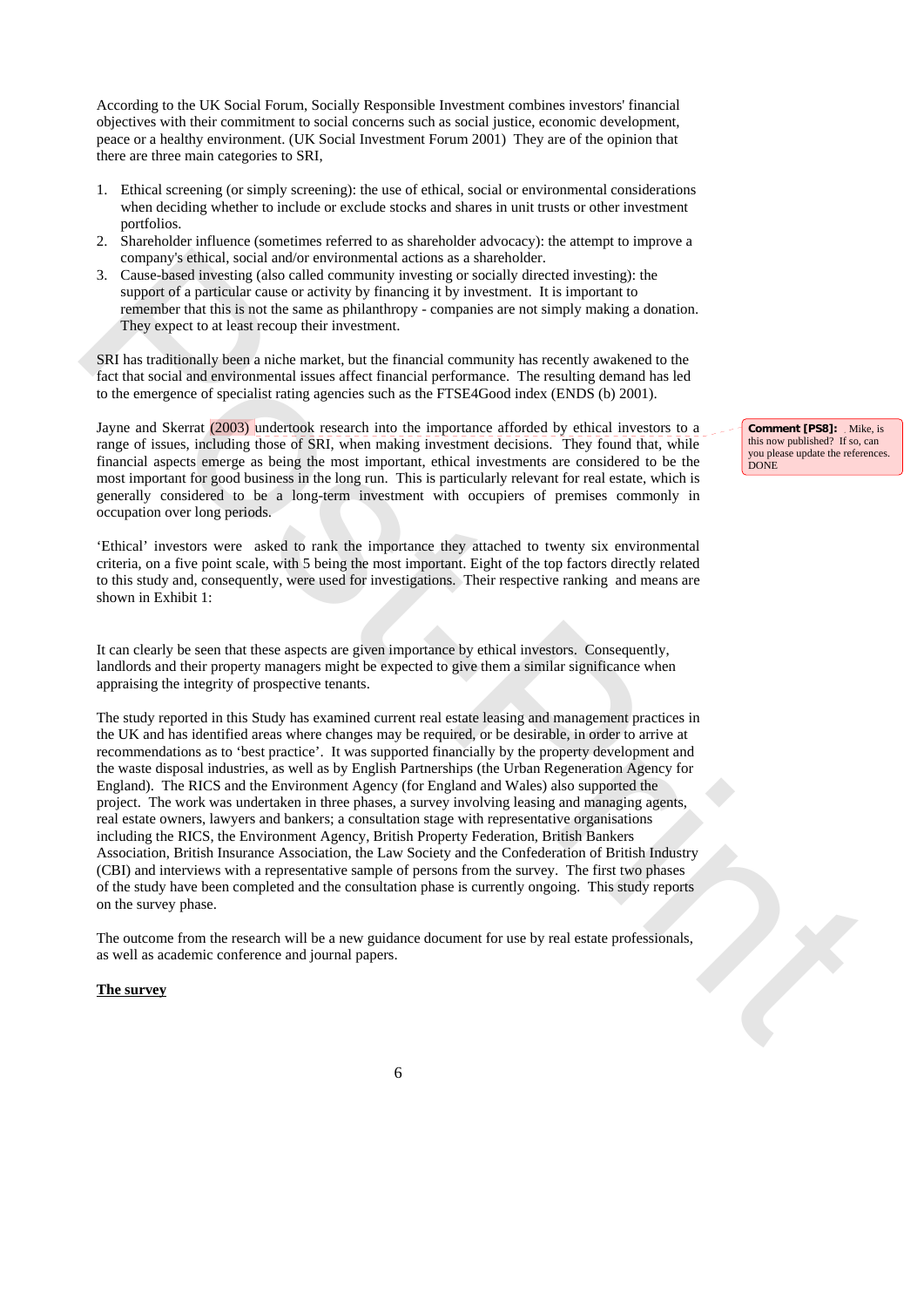The survey of practicing professionals was undertaken in mid 2002, with the primary purpose of establishing current practice. A database for the survey was compiled mainly from Freeman's Guide to the Property Industry (2001) – Who's Who section. This ensured that the majority of the larger real estate firms and property law firms received the questionnaire. In many cases questionnaires were sent to more than one individual in the firm, in an attempt to obtain views from people involved with both leasing and management. A small number of bankers were also included in the survey, once again identified from Freeman's Guide. A total of 767 questionnaires were sent out by post. All recipients were asked to respond to broadly the same questions but from their own professional perspective. For example, leasing agents were asked about the information they requested when considering the suitability of prospective tenants, while lawyers were asked to provide information about questions asked at pre-contract stage. The bankers were asked to give their views in respect of the funding aspects.

A total of 79 usable responses were received (a 10.3% response rate). Whilst at first sight this was a disappointing response, it was achieved without any reminders and probably confirms the suspicions held by the study team – that professionals as a whole have not given a great deal of thought to the implications of the Part IIA legislation on the processes of leasing and management. If this sample is viewed as providing information as to the practices of firms dealing with industrial premises, then the response rate is significantly improved, especially since the responses include people from most of the larger industrial real estate firms in the UK.

The respondent sample was well qualified, both academically and professionally. Thirty-nine individuals held bachelors degrees and nine had higher degrees. The sample included 60 people who were engaged in leasing and/or management activities (76% of the sample), of these, 16 were Fellows of the RICS (FRICS) and 33 were Members (MRICS). These real estate practitioners had an average of 17.5 years experience since qualifying or in dealing with industrial properties<sup>i</sup>. The rest of the sample comprised 14 solicitors and five bankers, of whom two were Chartered. The lawyers had an average of 15.9 years experience<sup>ii</sup> and the bankers had an average of 18.5 years experience<sup>iii</sup>.

Only one of the real estate respondents and one of the banker respondents considered themselves to be very familiar with the Part IIA legislation, to the extent of having studied the legislation, its associated guidance and regulations, whereas five of the lawyers classed themselves as being very familiar. Twenty of the real estate practitioners considered themselves to be reasonably familiar with the legislation, whilst 27 had some knowledge, for example from having attended a one or two hour continuing professional development (CPD) session. Once again the proportion of lawyers, fifty per cent, regarding themselves as having a reasonable level of knowledge was higher than for the real estate professionals and two of the bankers also considered that they had a reasonable level of knowledge. con[s](#page-17-1)iderant the interlality of prospective tensits, while lawyers were saked to provide information<br>short questions when the material energy correct that the interlality of the state of the interlality and<br>consider the int

Taken altogether, the respondent sample may be regarded as being fairly well qualified to answer questions as to current practices in dealing with industrial buildings. It should, however, be noted that very few of the sample spent more than 25 per cent of their time working on any one aspect (leasing, management or advising on development) of industrial buildings. This may be attributable to the relatively senior positions held by most of the respondents, resulting in them having overall management responsibilities for different areas of practice.

#### *Leasing Industrial Buildings*

The respondents were asked a number of questions relating to their practices when instructed by landlords to obtain tenants for industrial buildings. They were also asked about the procedures adopted when instructed to acquire industrial buildings, for either prospective tenants or owner/occupiers. This section focuses on the responses made by the real estate professionals, with additional information from the lawyers and bankers samples where appropriate.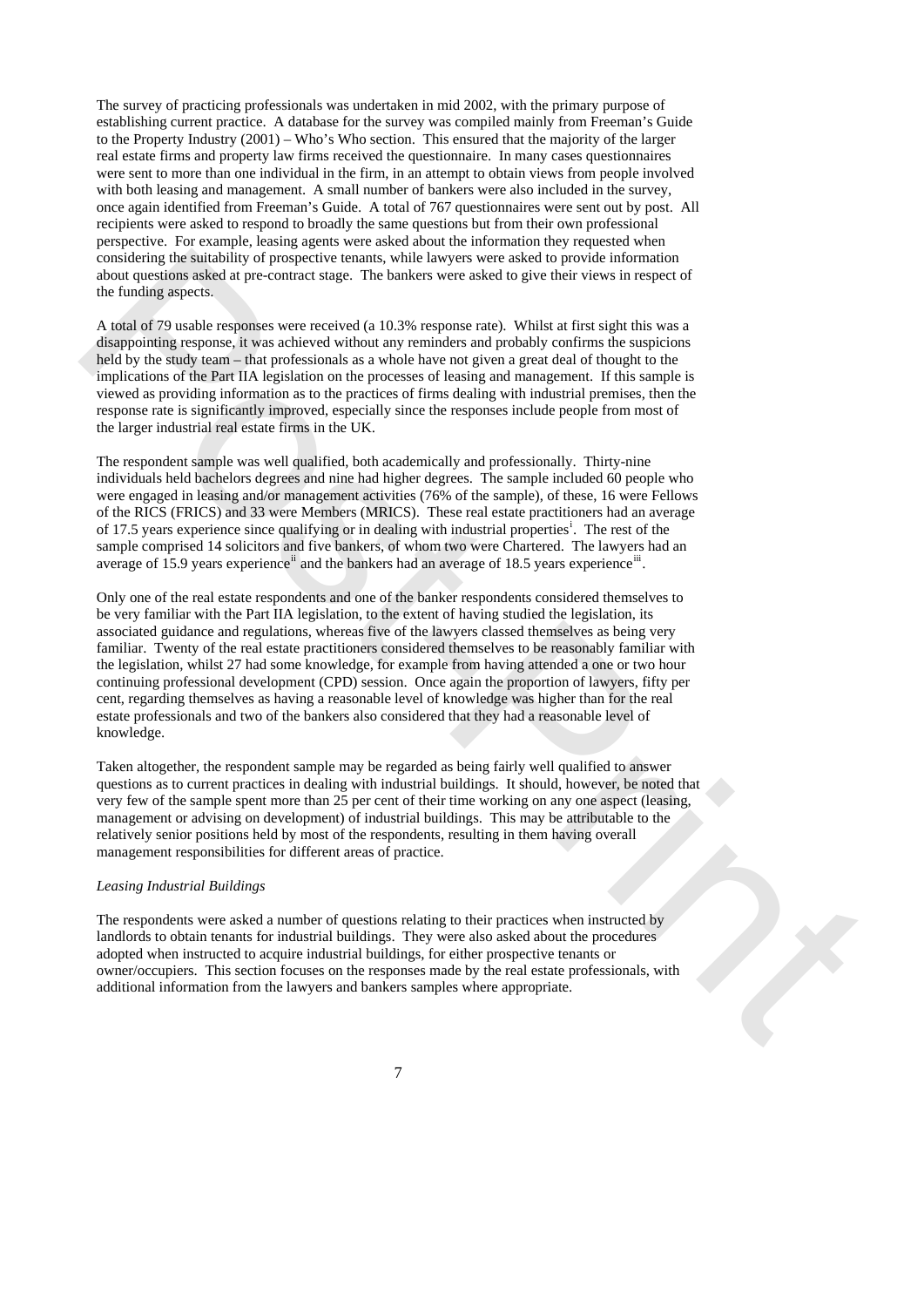When preparing leasing particulars,  $48$  respondents (87.3 per cent of the real estate agents sample<sup>[iv](#page-17-1)</sup>) stated that they did not make any mention of the previous use to which the premises had been put. However, when acquiring premises on behalf of clients, 47 of the respondents said that they did request information as to past uses, including copies of any environmental reports.

Vetting of prospective tenants, so as to ensure that they have the ability to pay the rent reserved under the lease, is a long established practice on the part of United Kingdom real estate practitioners. The most common measure is to request copies of the firm's financial accounts<sup>[v](#page-17-1)</sup>, usually for a minimum of three years, in order to determine the amount of rent 'cover' provided by the net profit on the trading account. The amount of cover required by a landlord will vary, both in respect of the type of property to be leased and the nature of the prospective tenant but, as a general indication, landlords normally might be looking to see the net profit of the prospective tenant company before taxation being between not less than 2.5 and preferably around 4 times the rent payable under the lease. Different criteria would be applied to larger companies operating from a number of locations.

With the introduction of the Part IIA legislation and a general increase in awareness of environmental matters, the study sought to determine what additional information might be requested by landlords and their agents from prospective tenants. The respondents were also asked to provide information about what questions they might ask when acquiring previously occupied premises on behalf of clients. Their responses are set out in Exhibit 2.

The 'other information' requested by the real estate professionals, when leasing industrial buildings, included:

- Details about the delivery, storage and use of raw materials;
- Waste disposal practices:
- Processes to be undertaken, including information about noise, smells or other emissions;
- Details of any licences or consents required;
- Bank references;
- Whether the proposed use has any potential to contaminate;
- Hours of operation;
- Details of any hazardous materials; and
- Company history.

Two respondents stated that they generally only dealt with industrial premises in the town planning B1<sup>vi</sup> and B8<sup>vii</sup> Use Classes, thus implying that they did not consider environmental issues to be of importance. Whilst it may well be the case that such uses are less likely to be of a contaminative nature than, say, engineering or chemicals production, in the experience of the authors the use of buildings within B1 and B8 does not rule out the possibility of an environmental incident taking place, nor does it remove the need for environmental information. studies abouting The annotation of solven required by a hadded will vary. both in respect to the type of the sympatric state the means the mean point of the sympatric state. The sympatric state is a sympatric state the sy

When acquiring industrial premises on behalf of clients the 'other' information requested by real estate professionals includes:

- Details of use, name and operational nature of previous use and occupier;
- Details of mechanical and electrical installations;
- Specification information;
- Information relating to contamination of the landlord's fixtures and fittings;
- Service charges; and
- Details of any pollution incidents and licences.

Three respondents stated that they go into a considerable amount of detail before acquisition, including phase 1 survey, walkover inspection and obtaining specialist environmental advice. One respondent, who would normally ask for comprehensive information about the premises, stated, "often, all this information is not available". The real estate professionals were also asked if, when acting for clients intending to take an assignment of an existing lease, they made any enquiries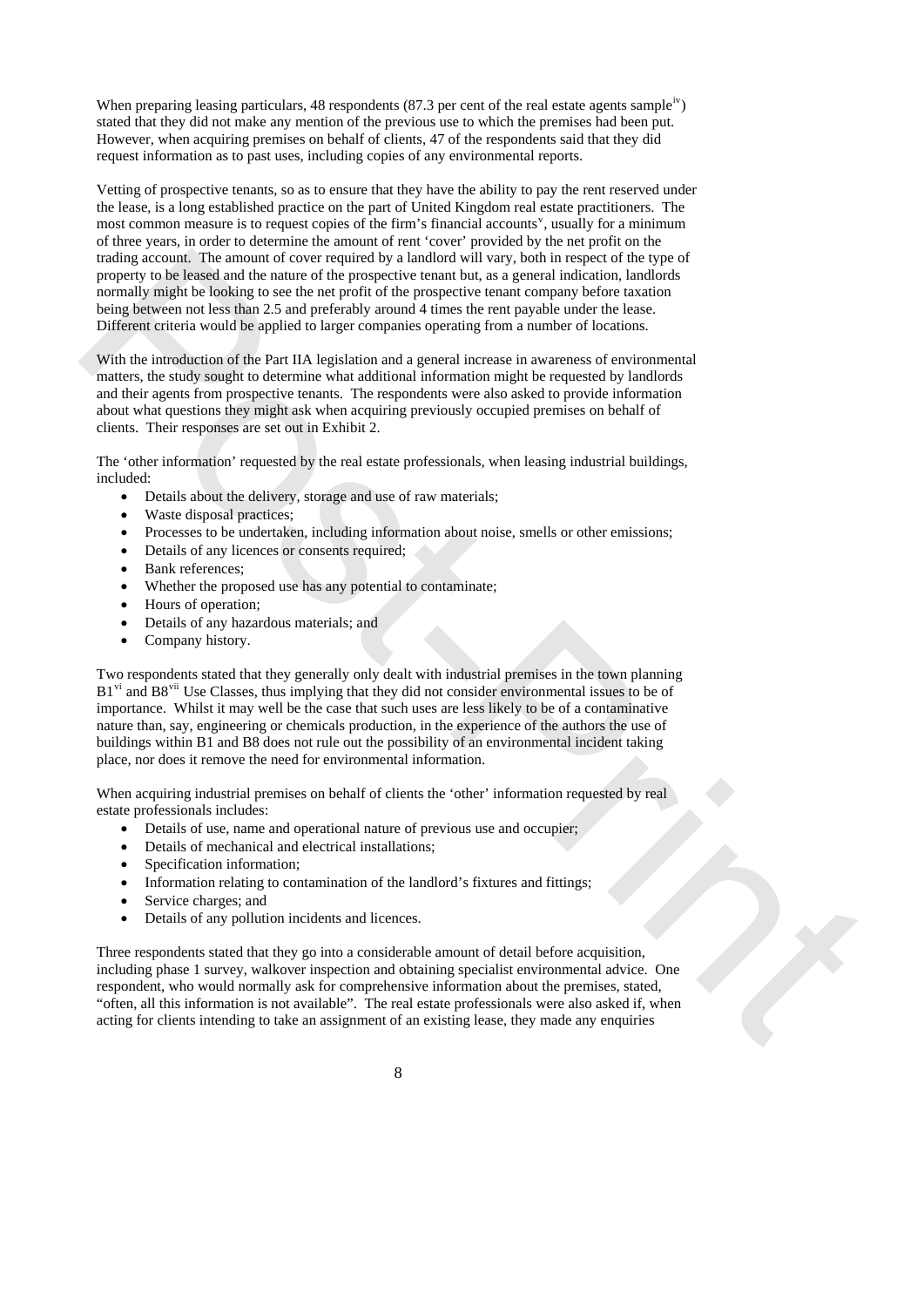regarding the previous occupiers. Only 37 respondents answered this question<sup>[viii](#page-17-1)</sup> and 20 stated that they did make such enquiries.

The advice given by the lawyers to their clients varied significantly between that which they considered appropriate when acting for landlords leasing premises to tenants and that given when acting on acquisitions. Twelve of the 16 lawyers stated that they would recommend their clients to obtain trading [financial] accounts for the last three years from prospective tenants but only four would recommend obtaining this information as part of the acquisition process. Eleven lawyers would recommend obtaining information as to industrial operations when acting on a letting and nine would make a similar recommendation when acting on an acquisition. Five lawyers would recommend their clients to obtain environmental compliance records as part of the acquisition process but only four would make a similar recommendation when leasing. None of the lawyers would recommend seeking any information other than that listed in Exhibit 2, unless requested by the client's surveyor [real estate adviser] to investigate further.

The bankers were asked to consider the same categories of information from the perspective of assessing an application for development funding. Although this subset was very small, there was a clear reliance on the trading accounts of the firm and details of the directors' experience and qualifications.

### *Managing Industrial Buildings*

The survey then addressed the practices adopted in relation to the management of industrial buildings. Once again, this section deals with the responses from the real estate professionals, with additional information from the lawyers and bankers samples where appropriate.

The practitioners were asked about the management tools and regulations they employed, and whether they used them all the time or less frequently. Their responses are shown in Exhibit 3.

One respondent stated that they provide a tenant's handbook and management regulations for each estate, whilst another stated that they relied on the detailed terms of the lease. One respondent organisation provided an environmental 'helpsheet' to tenants and commented that the lease would not be signed until such time as an environmental assessment had been done and the new occupier had agreed to implement any new precautions specified. The same respondent stated that special lease clauses would be drafted for high risk occupations. One response stated "we do not allow outside storage of any kind" and another "if tenant's use considered likely to present environmental risks, then further investigations will be undertaken.

The respondents were asked if, when vetting a prospective tenant, they took into account a number of specific environmental issues. Their responses are given in Exhibit 4.

'Other' issues considered included the nature and quantity of any wastes and whether any vehicle washing is proposed. Thirty-nine out of 50 real estate respondents indicated that they recommended the imposition of environmental controls on tenants through the lease, 15 out of the 16 lawyers also stated that they recommended the imposition of environmental controls via the lease. Controls included covenants not to undertake environmentally harmful processes nor store products that may be harmful. In some cases covenants might be included in order to indemnify landlords against any liabilities. General compliance clauses include control over discharges; requirements to comply with legislation and not to pollute property and adjoining land. Otherwise the respondents tended to rely heavily on standard 'institutional' type lease clauses. would ande a sinular occurrence<br>anded the revision and the station which are considered. For largely<br>as recommend their client continues the constraints when the positive recombined process<br>but only for words make a simul

As referred to above, leases of industrial premises in the United Kingdom tend to be for long periods, 10 to 25 years and in some cases very much longer, but at some point they will come to an end and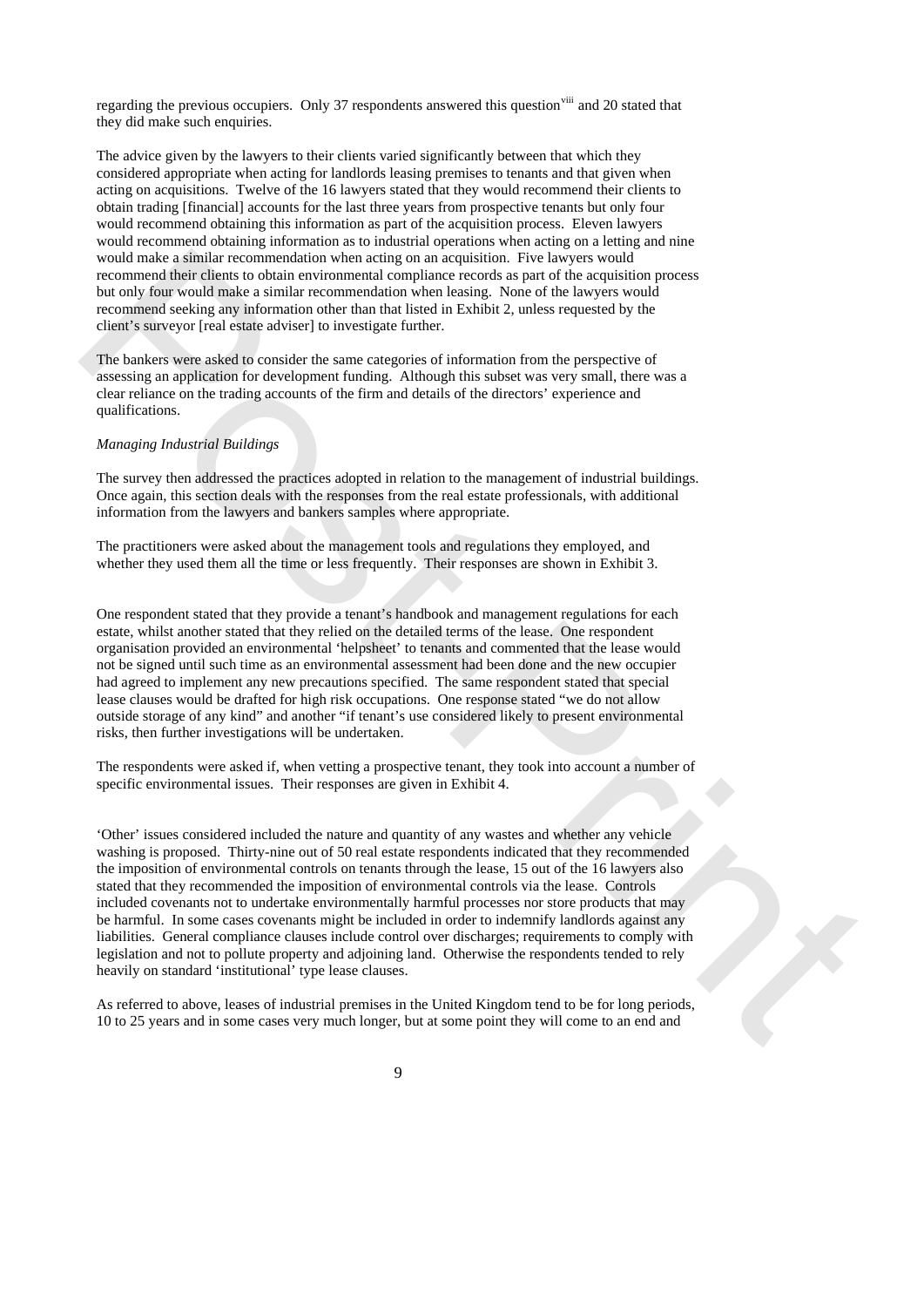the land and buildings will revert to the landlord. Standard lease terms in the UK require tenants to 'yield up' the property in good repair at the end of the lease and, if it is not in good repair, the outgoing tenant may be liable to meet the cost of dilapidations. This can sometimes be highly contentious, especially if the premises are likely to be redeveloped or substantially altered, with both landlord and tenant employing surveyors to argue their case. However, the surveyors charged with resolving the issue of dilapidations will focus their attention on aspects of physical disrepair and may well fail to notice any environmental damage that may have been caused. Also, in the experience of the authors, very few building surveyors have received any significant environmental education or training.

With these issues in mind the survey respondents were asked whether or not they recommended that decommissioning audits be undertaken prior to the end of the lease. Eighteen respondents replied that they did make such recommendations but 30 respondents indicated that they did not. Twelve of the lawyers stated that they would be in favour of a lease clause requiring that a decommissioning audit be carried out prior to the end of the lease but four were not in favour of such a clause. Four of the bankers were also in favour, with one opposed.

#### *Practice Procedures*

As stated above, the purpose of the survey was to identify current practice in respect of leasing, acquiring and managing industrial real estate. It was clear from the responses that practices differ and, anticipating that this might be the case, the respondents were asked to indicate whether the procedures they followed were ones they had personally developed, or whether they were laid down by the firm or the client.

With regard to the leasing of buildings, 26 of the real estate practitioner respondents replied that they used their own procedures and 27 used their firm's procedures, whilst seven relied on procedures laid down by clients and five used 'other' procedures. So far as property management was concerned, 17 respondents used their own procedures, 23 used their firm's procedures and four each used client's or 'other' procedures.

Only two of the lawyers used their own procedures for both leasing and management. Seven used their firm's procedures for leasing and six for acquiring. Nine lawyers used client's procedures for leasing and six used them for management. One lawyer used 'other' procedures.

None of the respondents were prepared to provide the study with copies of their procedures. The majority of all respondents considered themselves to be reasonably familiar, through to very familiar with the present guidance issued by their respective professional organisations.

#### **Conclusions and recommendations**

In summary, new legislation dealing specifically with the legacy of land contamination associated with many different industrial activities has increased the potential for environmental harm to be caused to industrial buildings. This should be of concern to landlords and their managing agents, as there is potential for real estate values, lettability and redevelopment options to be adversely affected. Although the 'polluter pays' principle applies, the environmental damage may remain undetected for many years, by which time it may be impossible to prove liability, or even to find the polluter. This may be especially true if landlords do not exercise their rights to make periodic inspections of leased premises, or if the leases are poorly drafted. With these issues in mind the survey respondents were asked whereber or not they recommended that<br>decreases also than the nelativistic prior to the end of the lense in given respondents. replied that<br>decreases also than t

The study has shown considerable variation in how real estate practitioners are responding to the legislation. Whilst most seem to have some knowledge, the depth of that knowledge is frequently very limited. The real estate practitioners would seem to have a tendency to leave 'environmental' matters to the lawyers, or to rely on standard 'institutional' lease terms, but, in some cases, the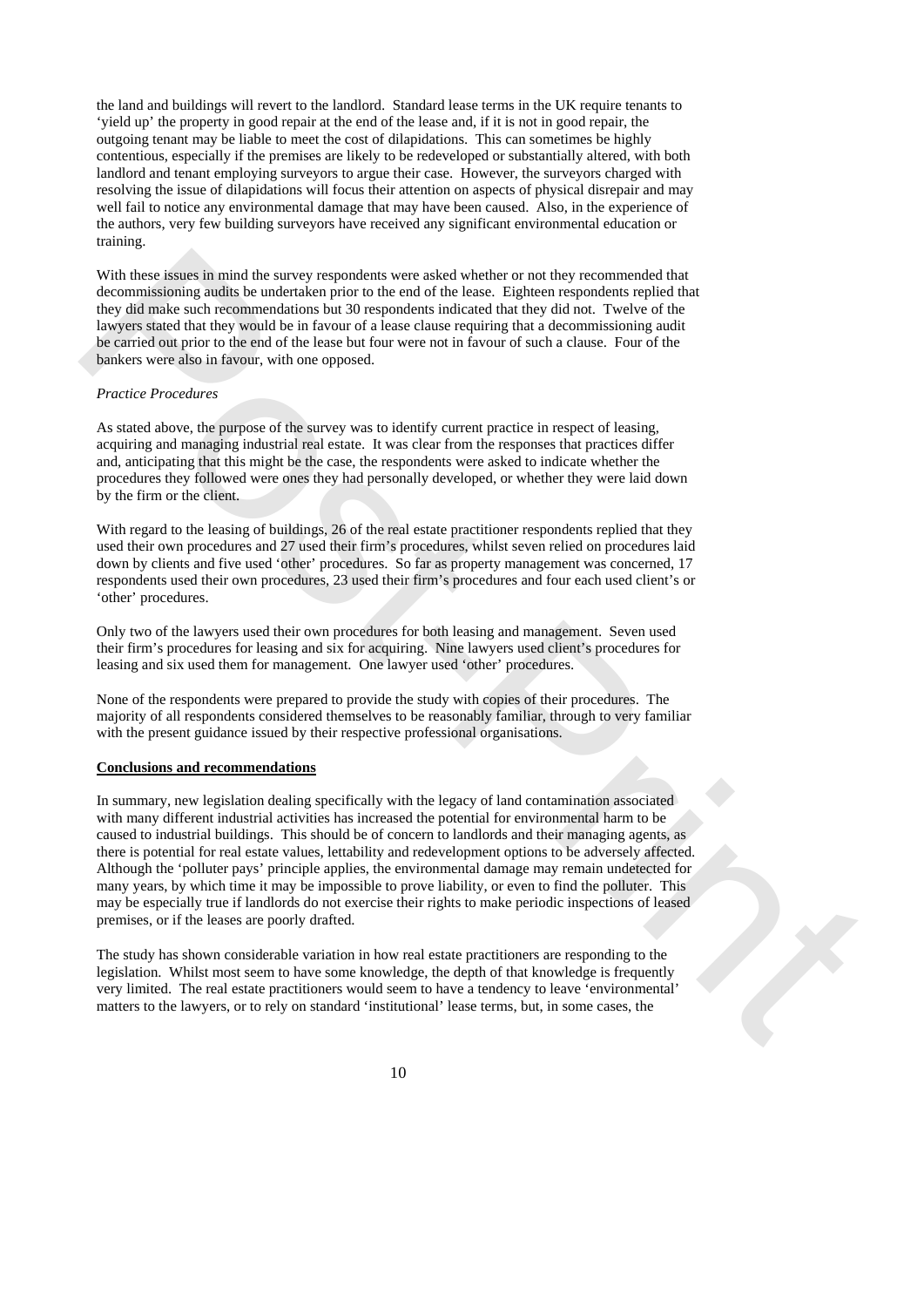lawyers will only investigate environmental issues or draft specific environmental clauses if instructed to so by the landlord or the leasing agent.

Environmental information is essential to many aspects of real estate, including leasing and sale transactions, effective management and development. Yet the study has shown that this type of information is often not obtained, although there may be a more conscientious approach in this regard when acquiring premises on behalf of prospective owners. With increasing importance being paid to socially responsible investment, it should follow that, when entering into arrangements to lease properties, landlords pay greater attention to the environmental performance of prospective tenants, rather than solely relying on their financial ability to pay the rent.

There are no standard procedures for practitioners to follow when leasing or managing industrial real estate and, in many cases, firms do not lay down standard operating requirements, leaving it to individual practitioners to develop their own methods. Whilst it has not been possible for the authors to inspect and comment upon the procedures used by individuals or firms, and without any comment as to the adequacy of those procedures, it does seem that some effort should be made to at least introduce a commonality of approach. icalis that solely gybrid go their framedal ability to pay the result.<br>There are noticed provides the practice form includes which is a matrix of the same of the state of the state of the state of the state of the state o

The authors therefore propose that consideration be given to adoption of the following as 'best practice' procedures.

*Leasing industrial premises* 

- When premises have been previously occupied, reference should be made in the leasing particulars as to the nature of previous activities carried out;
- The leasing agent should prepare a file containing copies of all relevant documents relating to environmental compliance, or non-compliance, in respect of previous occupiers;
- Where information is not available the agent should advise the landlord to commission an independent report as to the environmental condition of the premises and the consultant should be required to give 'duty of care' to an incoming tenant as to the environmental condition of the premises at commencement of the lease;
- Consideration should be given to the recording of environmental information relating to industrial buildings in the form of a Land Condition Record or similar document, which should be updated every time there is a change in the operations in a building and upon changes in occupation.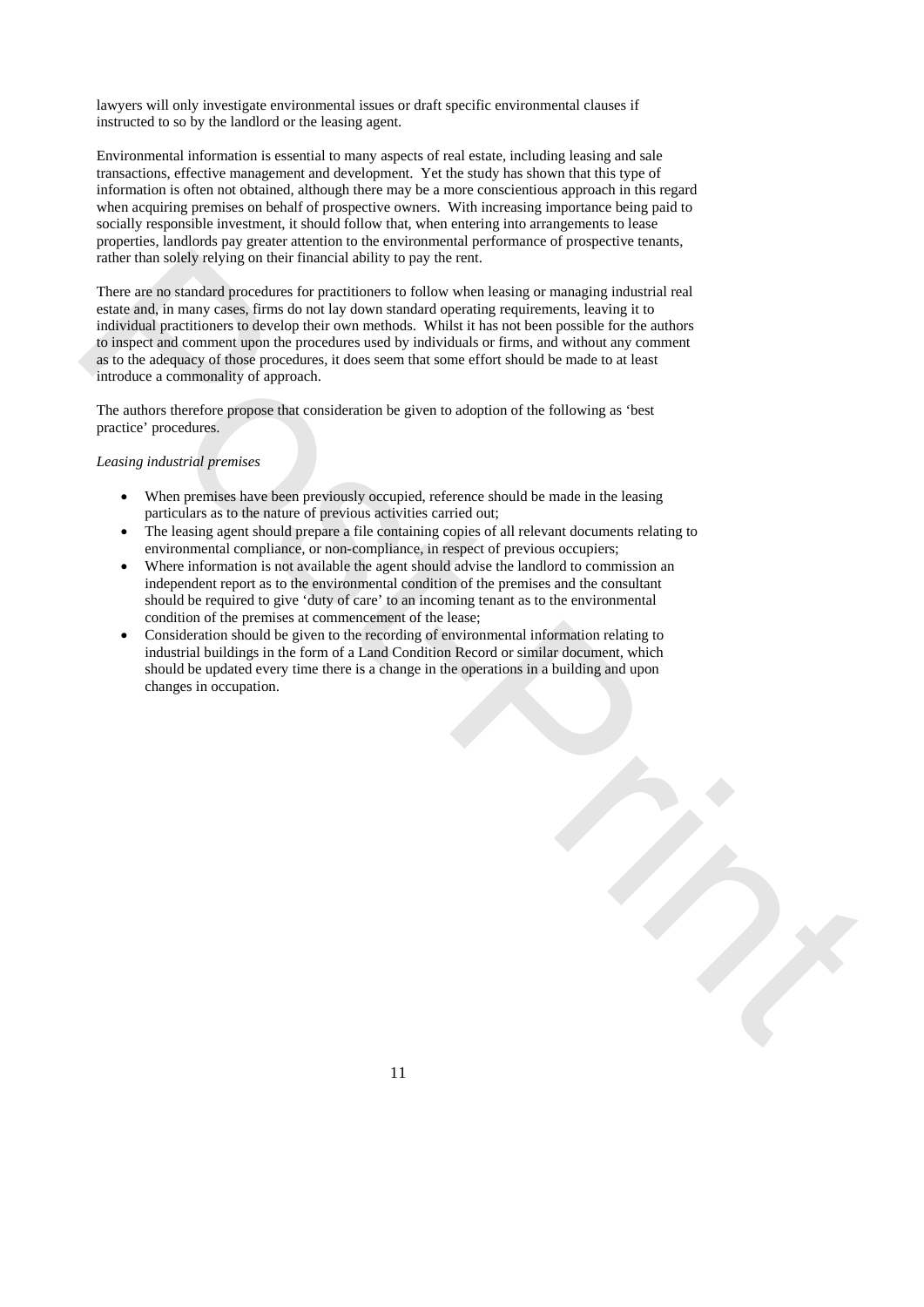#### *Vetting prospective tenants*

- In addition to the usual financial checks, the landlord or letting agent should request environmental information from prospective tenants including, but not limited to, environmental mission statements, directors' experience and qualifications, environmental compliance records;
- Tenants should be required to provide information as to any potentially hazardous materials to be stored or used on the premises, including information as to maximum quantities or volumes;
- Tenants should be required to provide information as to any potentially hazardous operations to be carried out on the premises, including an assessment of possible risks and hours of operation;
- Tenants should be required to provide information as to their proposed waste management procedures, including any discharge consents that may be required.

## *The lease*

- Consideration should be given to the adequacy of standard lease clauses with regard to possible environmental hazards and, where necessary, specific clauses should be drafted to cover potential risks;
- For all buildings used for manufacturing operations, leases should contain a requirement for tenants to have prepared an environmental audit, by an independent environmental consultant, at least once every five years;
- Consideration should also be given to the need for periodic environmental auditing of buildings used for non-manufacturing purposes but where hazardous materials might, from time to time, be stored – for example general warehouse buildings;
- Provision should be made in leases for tenants to commission, from an independent consultant, a decommissioning audit to be undertaken in the last year of the tenancy and for all recommended works to be carried out before the end of the demised term.

## *Managing industrial buildings*

- All leases should contain provision for the landlord or the managing agent to undertake periodic inspections of the premises upon giving reasonable notice – these inspections should be carried out, preferably twice yearly;
- Consideration should be given to the need to issue an 'environmental rule book', probably more for industrial estates with shared facilities than for solus buildings, but care should be taken to ensure that the rules are not overly restrictive to the extent that they affect tenants' abilities to use the premises;
- Landlords or their agents should approve any proposed alterations to the buildings, including the specification of materials to be used, and frequent inspections should be made during the works so as to ensure that environmental harm is not being caused or concealed.

This is not a comprehensive list of procedures that might be employed as part of 'best practice' and other, more specific, procedures may also be required when dealing with certain types of real estate and tenants. Although this paper has been mainly concerned with the leasing and management aspects of industrial real estate, most of the issues discussed are at least as important, or even more important, when acquiring premises for occupation, investment and redevelopment. • Tradition should be required to provide information as to any posterline) hazardoss of the same of provide relaxation of the same of provide relaxation of the same of provide relaxation and  $\vec{r}$  Channel should be req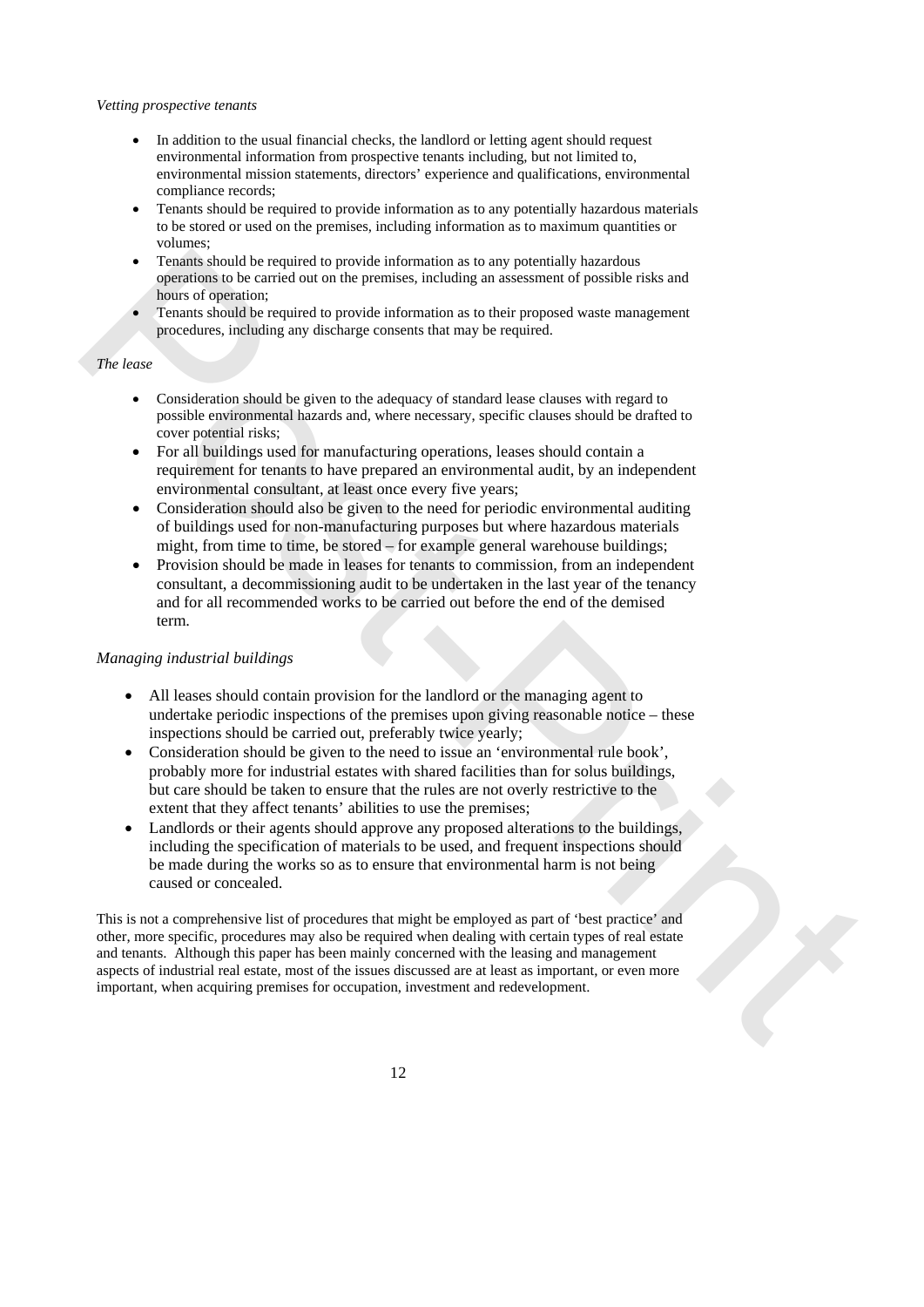#### **References**

DoE (Department of the Environment) (1991), *Public Registers of Land which may be Contaminated*: a consultation paper, Department of the Environment and the Welsh Office, May 1991. ENDS, (2001a) Report 305 p40. ENDS, (2001b) *Rating the environmental raters,* Report 313, February, p19. English Partnerships (2003), *Towards a National Brownfields Strategy*, Research Findings for the Deputy Prime Minister, English Partnerships, the National Regeneration Agency, London (September). Environmental Protection Act 1990, HMSO, London. *Estates Times* (1991) 'Contamination register could knock values', 28 June 1991. Environment Agency (2002), *A Guide to Good Environmental Practice for Trading Estates, Business Parks and Business Clusters, which does consider the Landlords' position and offer some advice*. Second Edition, Environment Agency, Bristol, U.K. Freeman's Guide to the Property Industry (2001), second edition, Freeman Publishing, London. House of Commons Environment Committee (1990), First Report on *Contaminated Land*, HMSO, London. Jayne M. (2001) Managing Environmental Risk in Existing Light Industrial Estates, Business Strategy and the Environment **10**(6) pp 365-382, ERP Environment. Jayne M., and Skerrat G., (2003) The requirements of ethical fund managers and property investment, Property Management, Vol 21 No.2, 136-152. Emerald, Bradford, UK. Keeping, M (2001) 'The negligent conveyancing of polluted and contaminated land', Property Management, Emerald, Bradford, **19**,4,249-264. PPG3 (Planning Policy Guidance note 3 – Housing) (2000), Department of the Environment, Transport and the Regions, The Stationery Office, London. Pridham, H. (2001) Jan 25<sup>th</sup> *Better returns from adopting higher principles*, Guardian Unlimited, http://www.guardian.co.uk/Archive/Article/0,4273,4123950,00.html, (accessed 5 July 2001). Royal Institution of Chartered Surveyors (1995- revised) 'Environmental Factors, Contamination and Valuation', Guidance Note 2, RICS Appraisal and Valuation Manual, London. Royal Institution of Chartered Surveyors (2000- revised) 'Contamination and its implications for Chartered Surveyors'. An RICS Guidance Note, London. Syms, P.M. (2002) 'Risky Tenants', continuing professional development presentations to regional meetings (East Midlands, North West, Yorkshire and Humber) of the RICS. UK Social Investment Forum (2001) *Frequently asked questions about Socially Responsible Investment,* http://www.uksif.org/about\_sri/welcome/content.shtml, (accessed 11 January 2001). Cancel and American the l[o](http://www.guardian.co.uk/Archive/Article/0,4273,4123950,00.html)cation is protonomic effective and the [st](http://www.uksif.org/about_sri/welcome/content.shtml)ate of the state of the state of the state of the state of the state of the state of the state of the state of the state of the state of the state of the

Urban Task Force (1999), *Towards an Urban Renaissance*, E & FN Spon, London.

### **About the research**

This project has been funded by ShanksFirst, an environmental trust operated to allocate Landfill Tax Credits on behalf of Shanks PLC a waste management group of companies, by English Partnerships, the Urban Regeneration Agency for England, and by Lattice Properties (formerly British Gas Properties). These three organisations represent the waste management industry, policy makers and problem holders respectively. The research has also been supported by the Environment Agency and by the Royal Institution of Chartered Surveyors.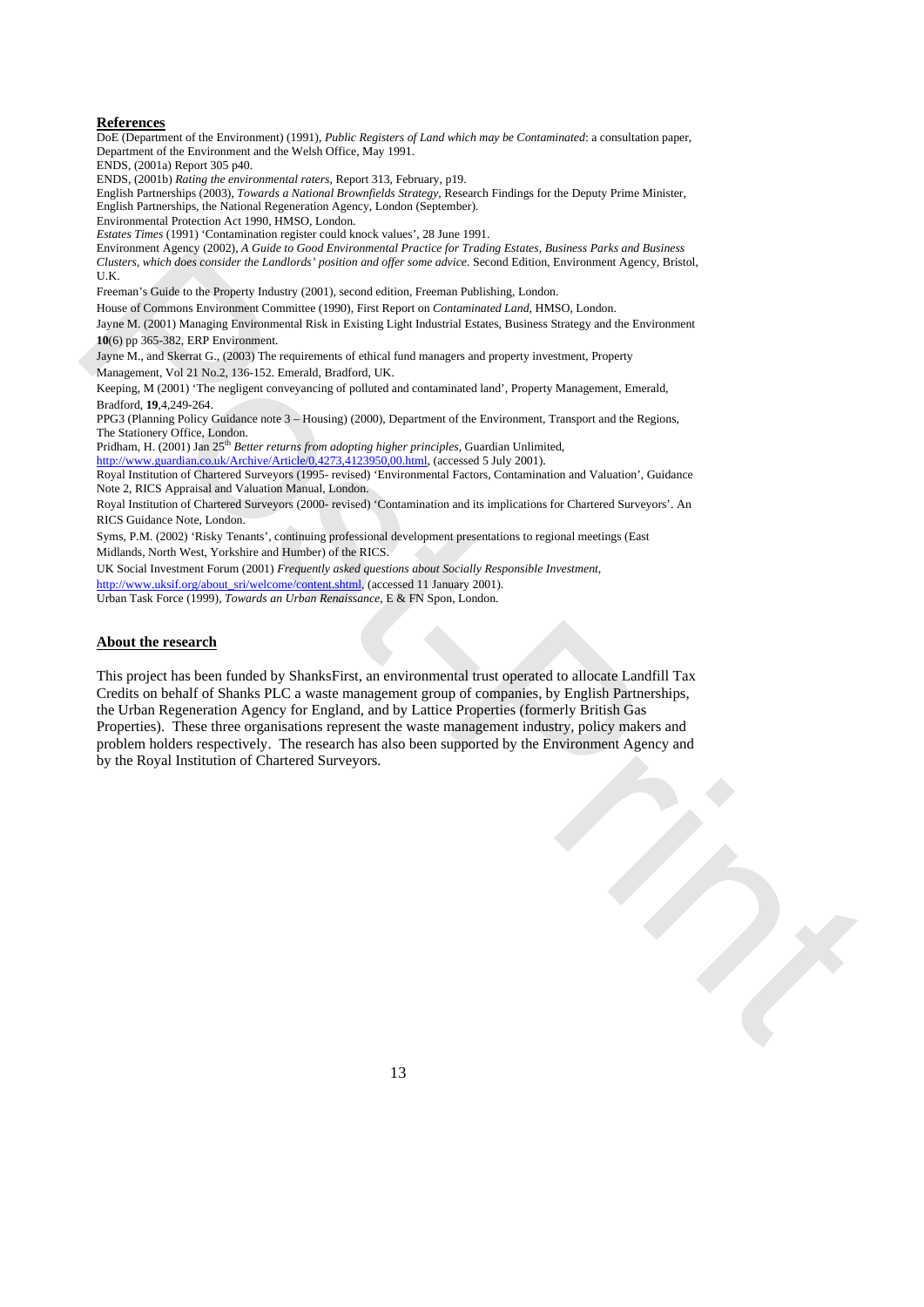# **Exhibit 1 - The relative importance of environmental criteria**

| <b>Environmental aspect</b>                  | <b>Mean</b> | Rank           |                                |
|----------------------------------------------|-------------|----------------|--------------------------------|
| Environmental performance in other countries | 4.2         | $\mathbf{1}$   |                                |
| *Environmental prosecution record            | 4.1         | $=2$           |                                |
| <b>Externally validated EMS</b>              | 4.1         | $=2$           |                                |
| *Waste management practices                  | 4.0         | $\overline{3}$ |                                |
| Own environmental management system          | 3.9         | 4              |                                |
| *Permitted pollutions to air                 | 3.8         | $=5$           |                                |
| Corporate environmental statement            | 3.8         | $=5$           |                                |
| Non-environmental prosecution record         | 3.7         | $=7$           |                                |
|                                              |             |                | (after Jayne and Skerrat 2003) |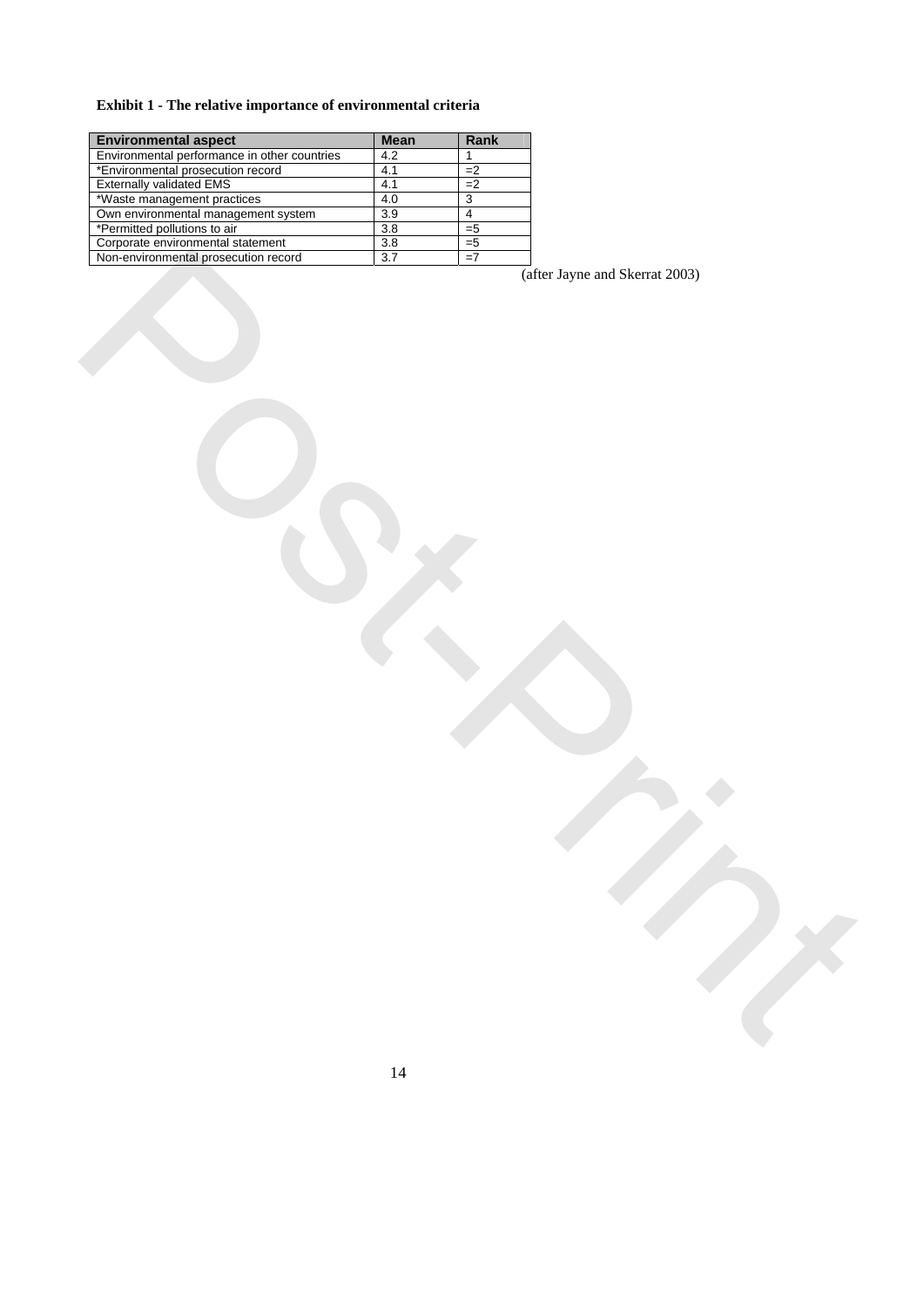# **Exhibit 2 – Information requested when leasing or acquiring industrial properties**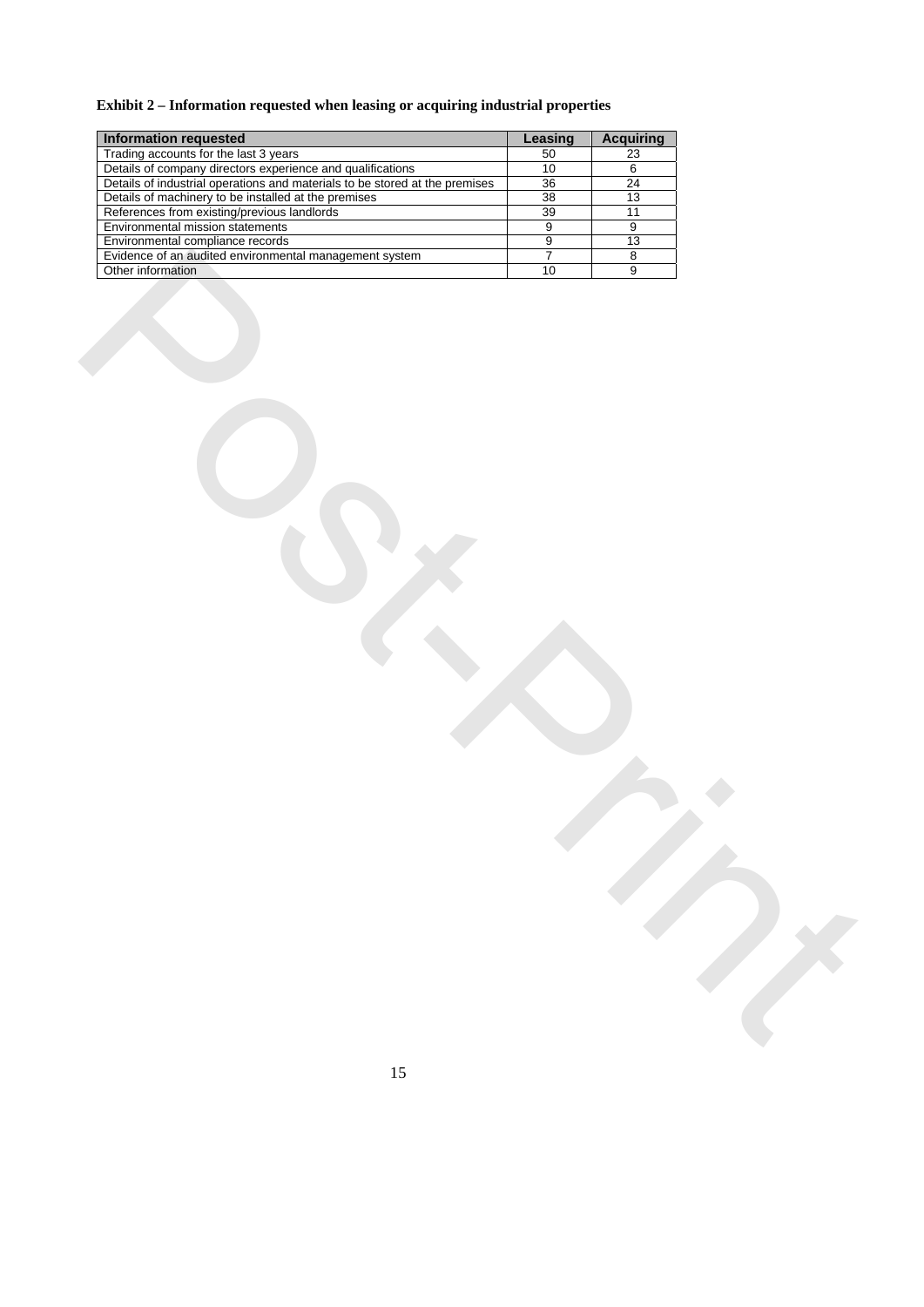# **Exhibit 3 – Industrial Property Management tools and regulations**

| <b>Tool or regulation</b>                                            | <b>Always</b>  | <b>Usually</b>                   | <b>Sometimes</b> | <b>Occasionally</b> | <b>Never</b>    |
|----------------------------------------------------------------------|----------------|----------------------------------|------------------|---------------------|-----------------|
|                                                                      | used           | used                             | used             | used                | used            |
| Issue a tenant rule book                                             | $\frac{5}{7}$  | $\overline{7}$<br>$\overline{9}$ | $\frac{8}{8}$    | $\mathbf{3}$<br>10  | $\frac{15}{5}$  |
| Require tenants to<br>provide details of<br>materials stored         |                |                                  |                  |                     |                 |
| Require tenants to<br>notify changes in                              | $\overline{9}$ | $\bf 8$                          | $\overline{7}$   | $\overline{7}$      | $6\overline{6}$ |
| operations                                                           |                |                                  |                  |                     |                 |
| Require tenants to<br>notify machinery used                          | $\overline{2}$ | $\sqrt{6}$                       | $\overline{5}$   | $\bf 8$             | 16              |
| Require tenants to<br>obtain consent for<br>alterations to buildings | 35             | $6\overline{6}$                  | $\overline{1}$   | $\omega$            | $\blacksquare$  |
| Regular inspections by<br>landlord or managing                       | 23             | 15                               | $\overline{3}$   | $\overline{1}$      | $\blacksquare$  |
| agent<br>Other                                                       | $\overline{2}$ | $\blacksquare$                   | $\blacksquare$   | $\overline{2}$      | $\blacksquare$  |
|                                                                      |                |                                  |                  |                     |                 |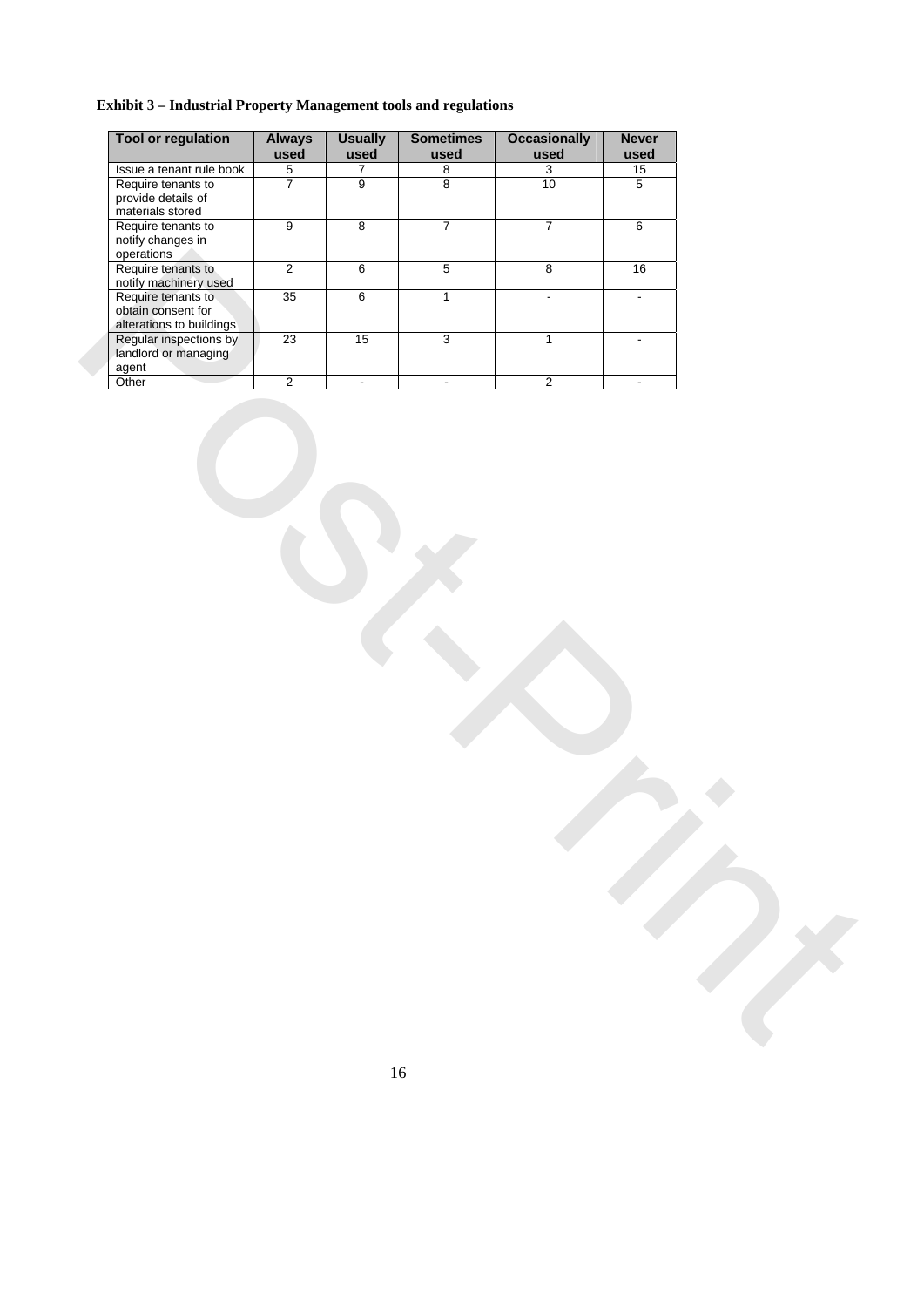**Exhibit 4 – Environmental issues considered when vetting prospective tenants** 

| <b>Environmental issue</b>                                                            | <b>Number of respondents</b><br>taking issue into account |  |
|---------------------------------------------------------------------------------------|-----------------------------------------------------------|--|
| Existence of an audited environmental<br>management system                            | 6                                                         |  |
| Tenant's prosecution record in the UK                                                 | $10$                                                      |  |
| Where appropriate, tenant's environmental<br>performance in other countries           | $13$                                                      |  |
| Potential interaction of prospective tenant's<br>activities with neighbouring tenants | $30\,$                                                    |  |
| Hazardous chemicals used in tenant's<br>processes                                     | 39                                                        |  |
| Nature of the authorised discharge consents<br>for tenant's processes                 | 25                                                        |  |
| Other                                                                                 | $\bf 8$                                                   |  |
|                                                                                       |                                                           |  |